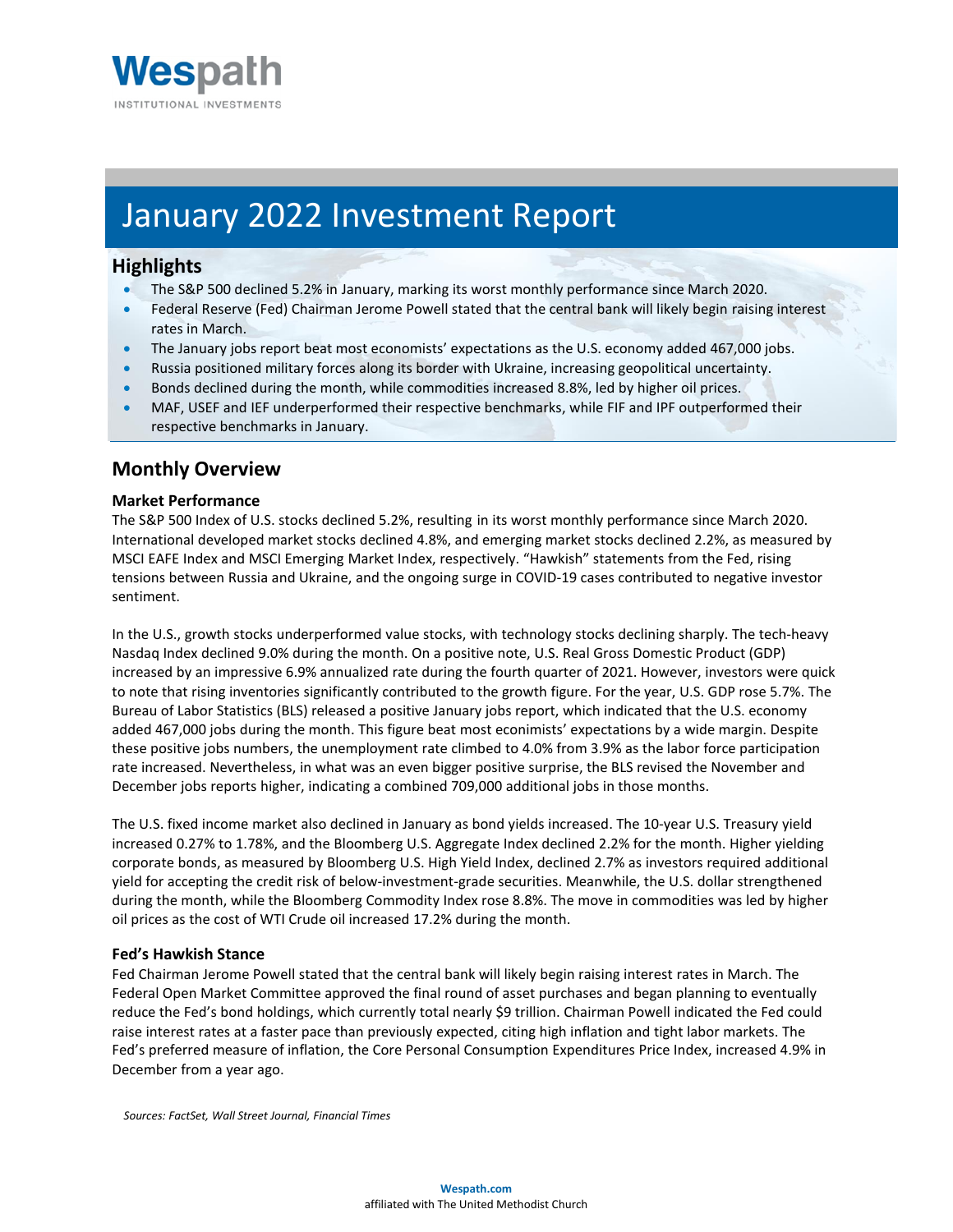# **Market Performance**



*Source: FactSet, as of January 31, 2022*

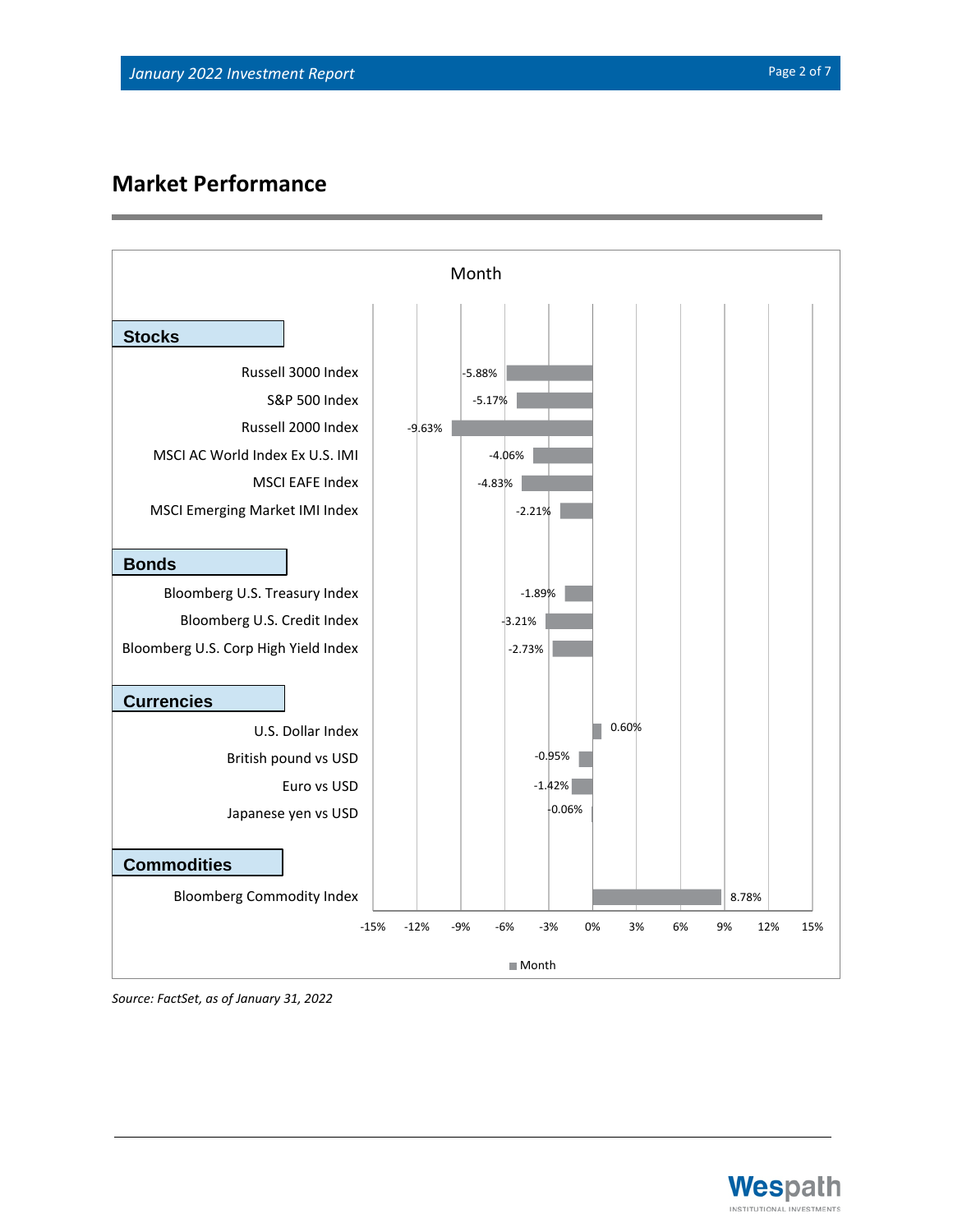

• The chart also demonstrates that significant equity drawdowns regularly occur, even within periods of strong performance.



*Source: FactSet; U.S Bureau of Labor Statistics; The Conference Board; Federal Reserve Bank of St. Louis; Bureau of Economic Analysis; National Association of Realtors*



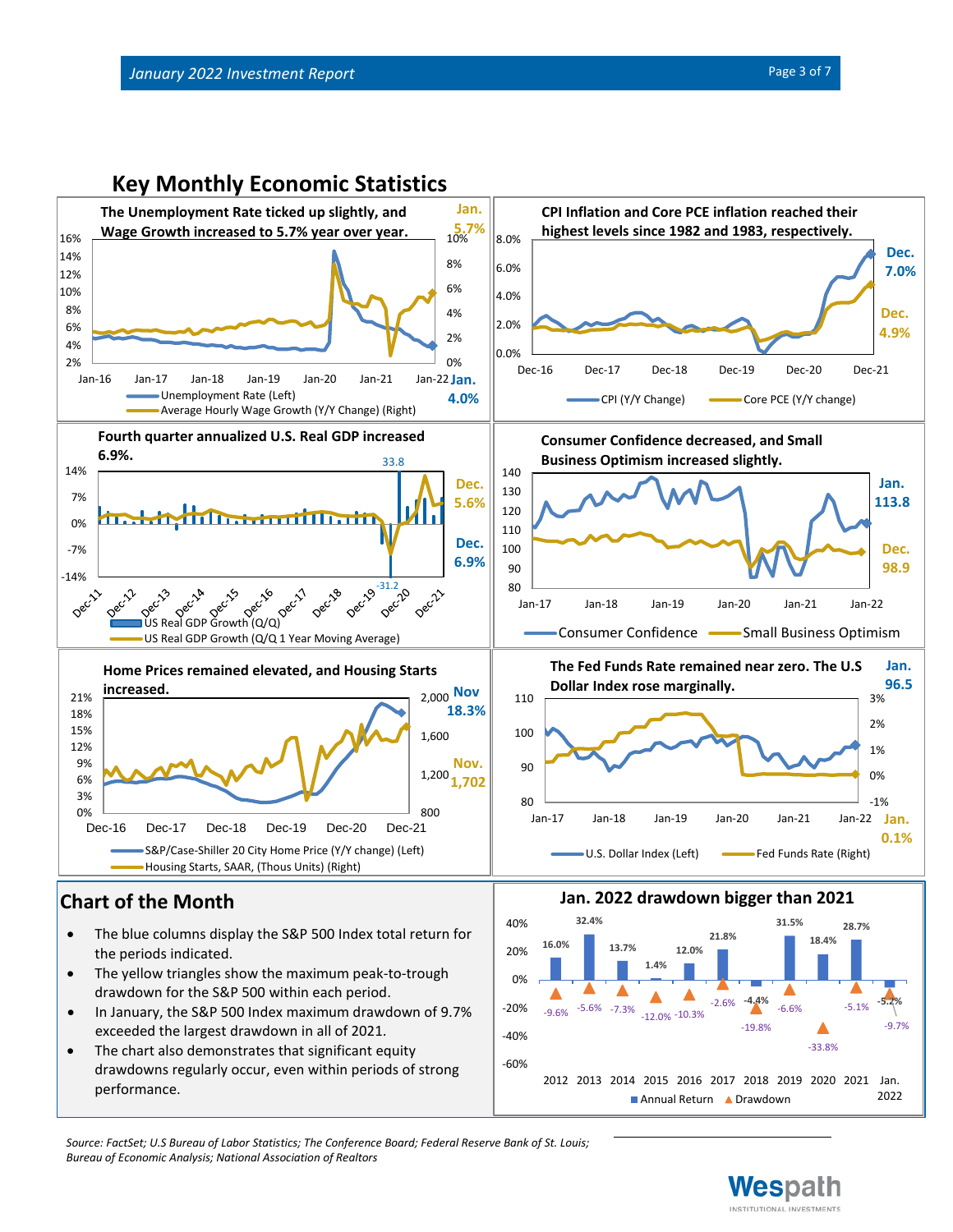# **Investment Fund Review (Net-of-Fees Performance)<sup>i</sup>**

## *Equity Funds*

#### **U.S. Equity Fund – I Series**

| <b>Fund</b>                    | / Januarv |
|--------------------------------|-----------|
| U.S. Equity Fund $-$ I Series  | $-6.28%$  |
| <b>Russell 3000 Index</b>      | $-5.88%$  |
| Difference (percentage points) | $-0.40$   |

• During the month, the fund underperformed its benchmark mainly due to its strategic overweight allocation to small- and mid-cap growth companies, along with not holding a number of well-performing excluded stocks in accordance with WII's Exclusions Policy (described [here\)](https://www.wespath.com/sustainable-investment/investment-exclusions). Investments in private equity and private real estate contributed positively to relative performance, albeit to a lesser extent.

#### **International Equity Fund – I Series**

| <b>Fund</b>                                     | <b>January</b> |
|-------------------------------------------------|----------------|
| International Equity Fund - I Series            | $-5.10%$       |
| MSCI ACWI ex U.S. Investable Market Index (Net) | $-4.06\%$      |
| Difference (percentage points)                  | $-1.04$        |

• During the month, the fund underperformed its benchmark as a result of allocations to poor-performing, growth-oriented strategies. Investments in both private equity and private real estate contributed modestly positively to relative performance. The fund's fair market valuation policy (described [here\)](https://www.wespath.com/fund-performance/IEF-I#fund-detail-tabs-risk) was also a positive contributor to relative performance.

#### **U.S. Equity Index Fund – I Series**

| <b>Fund</b>                       | <b>January</b> |
|-----------------------------------|----------------|
| U.S. Equity Index Fund - I Series | $-5.96%$       |
| <b>Russell 3000 Index</b>         | $-5.88%$       |
| Difference (percentage points)    | $-0.08$        |

• The U.S. Equity Index Fund – I Series is a passively managed fund designed to closely match the fund benchmark, less fees and expenses.

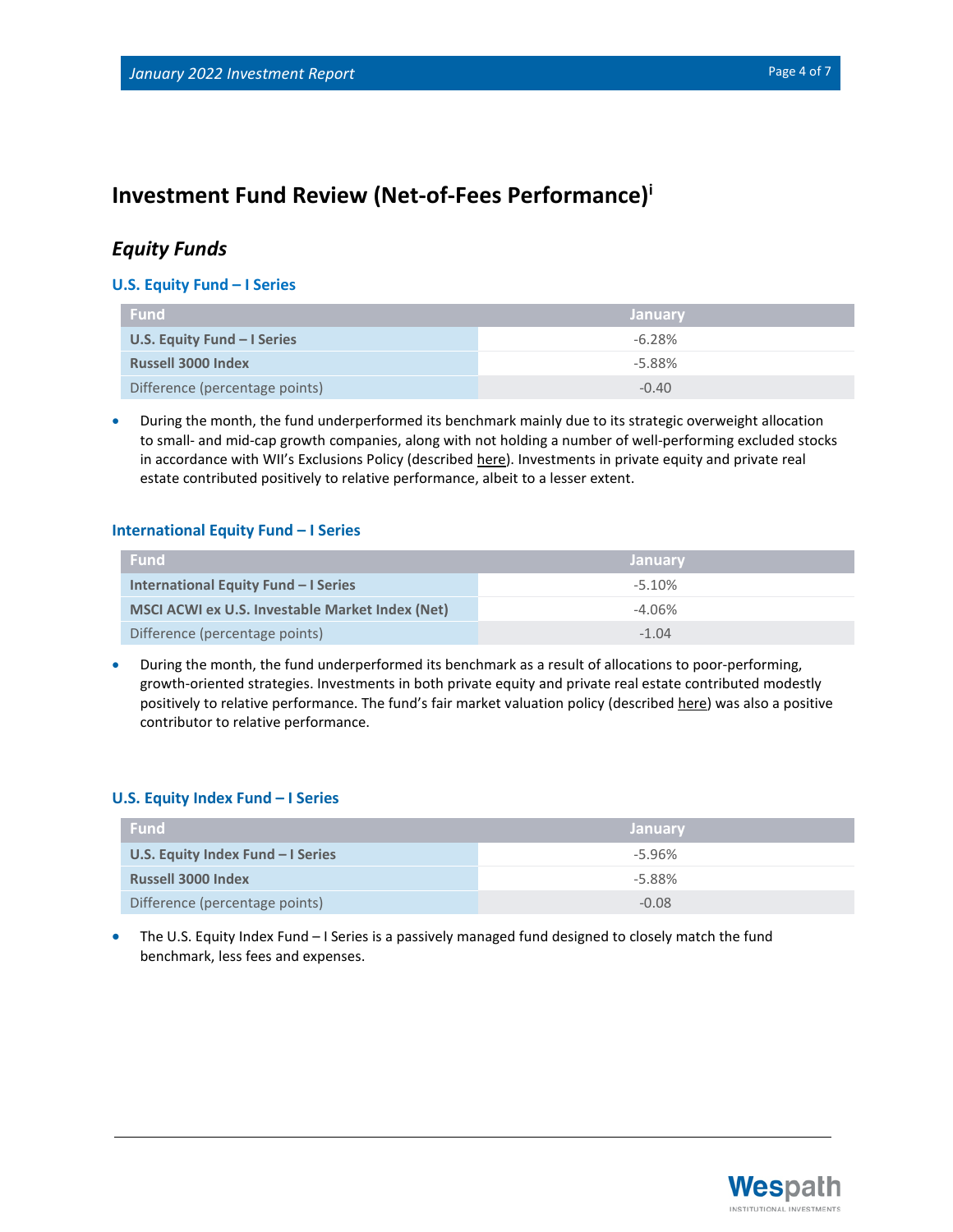### *Fixed Income Funds*

#### **Fixed Income Fund – I Series**

| <b>Fund</b>                                    | <b>January</b> |
|------------------------------------------------|----------------|
| <b>Fixed Income Fund - I Series</b>            | $-1.92%$       |
| <b>Bloomberg U.S. Universal (ex MBS) Index</b> | $-2.40\%$      |
| Difference (percentage points)                 | $+0.48$        |

• The fund's allocations to U.S. agency commercial mortgage-backed securities, the Positive Social Purpose Lending Program, emerging market debt and global bonds positively contributed to benchmark-relative performance. The fund is moderately less sensitive to changes in interest rates than its benchmark, which positively contributed to performance. Manager security selection decisions also added to benchmark-relative returns for the period.

#### **Inflation Protection Fund – I Series**

| <b>Fund</b>                                 | <b>January</b> |
|---------------------------------------------|----------------|
| <b>Inflation Protection Fund - I Series</b> | $-0.37\%$      |
| <b>IPF-I Benchmark</b> "                    | $-0.58%$       |
| Difference (percentage points)              | $+0.21$        |

• The fund's underweight exposure to U.K. inflation-linked securities and overweight allocation to senior loans and commodities added to benchmark-relative performance during the month. The overweight allocation to U.S. inflation-linked securities and manager selection in emerging market inflation-linked securities detracted from the period's benchmark-relative performance.

#### **U.S. Treasury Inflation Protection Fund – I Series**

| <b>Fund</b>                                        | <b>January</b> |
|----------------------------------------------------|----------------|
| U.S. Treasury Inflation Protection Fund - I Series | $-2.32\%$      |
| <b>Bloomberg U.S. Inflation Linked Bond Index</b>  | $-2.22\%$      |
| Difference (percentage points)                     | $-0.10$        |

• The U.S. Treasury Inflation Protection Fund – I Series is a passively managed fund designed to closely match the performance of the fund benchmark, less fees and expenses.

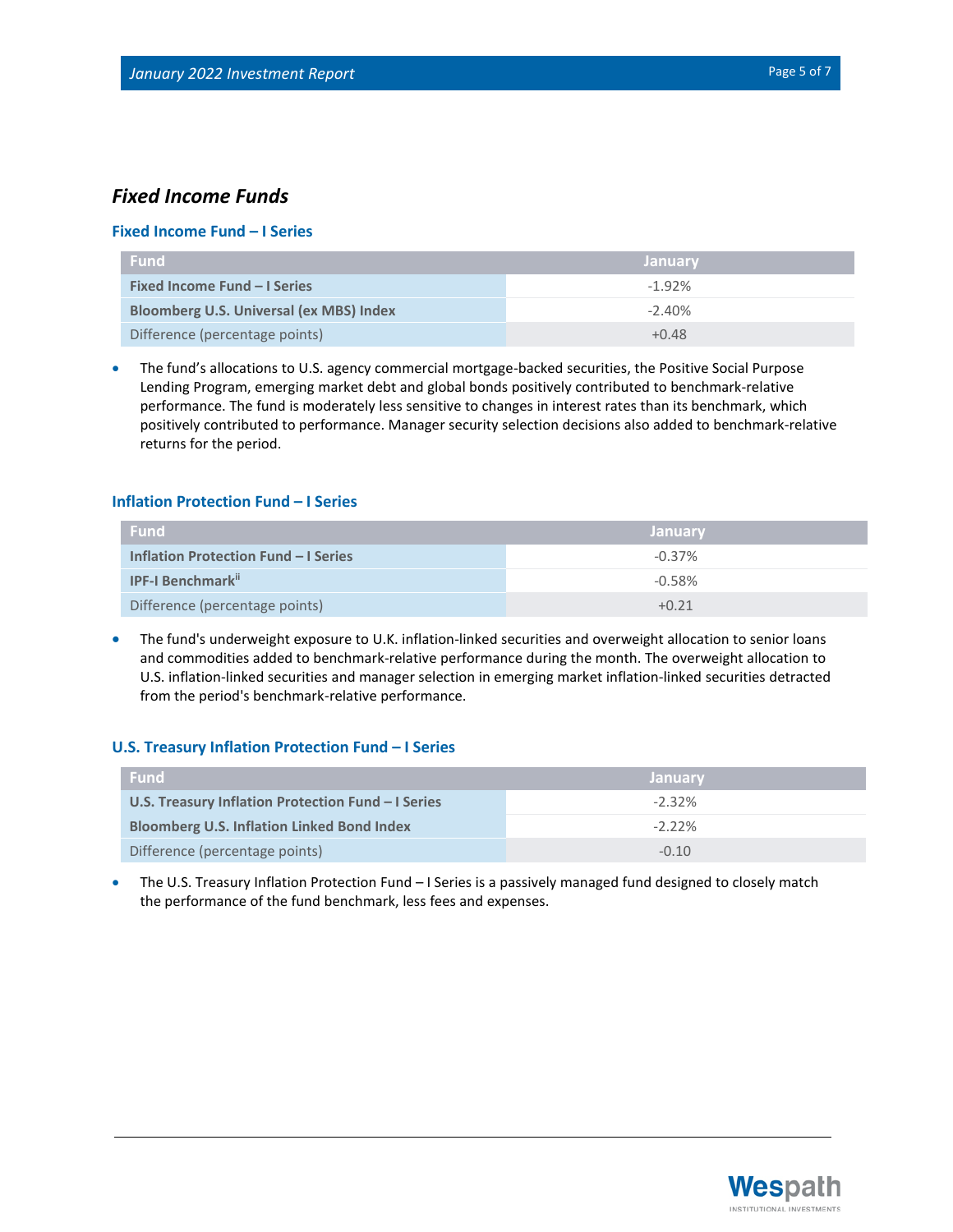# *Balanced Fund*

### **Multiple Asset Fund – I Series**

| <b>Fund</b>                           | <b>January</b> |
|---------------------------------------|----------------|
| <b>Multiple Asset Fund - I Series</b> | $-4.25%$       |
| <b>MAF Benchmark</b> iii              | $-3.93%$       |
| Difference (percentage points)        | $-0.32$        |

• During the month, USEF-I and IEF-I detracted from benchmark-relative performance, while FIF-I and IPF-I positively contributed to benchmark-relative performance.